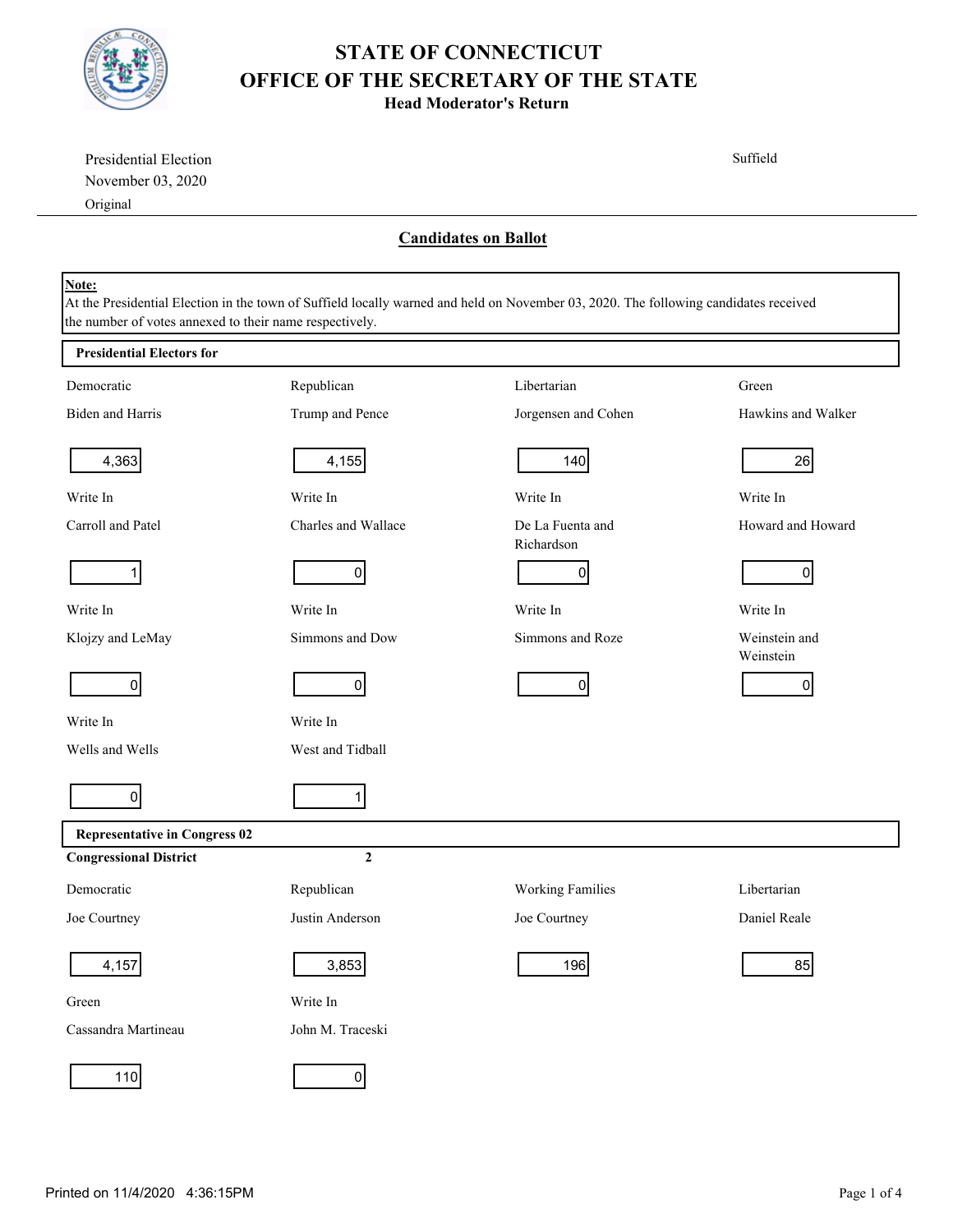

**Head Moderator's Return**

| Presidential Election<br>November 03, 2020<br>Original |                  |                  | Suffield                |
|--------------------------------------------------------|------------------|------------------|-------------------------|
| <b>State Senator 07</b>                                |                  |                  |                         |
| <b>Senatorial District</b>                             | 7                |                  |                         |
| Democratic                                             | Republican       | Independent      | <b>Working Families</b> |
| Frederick A. Moffa                                     | John A. Kissel   | John A. Kissel   | Frederick A. Moffa      |
| 3,457                                                  | 4,526            | 277              | 165                     |
| <b>State Representative 61</b>                         |                  |                  |                         |
| <b>Assembly District</b>                               | 61               |                  |                         |
| Democratic                                             | Republican       | Independent      |                         |
| Jack Henrie                                            | Tami Zawistowski | Tami Zawistowski |                         |
| 3,279                                                  | 4,825            | 387              |                         |

List of Votes Certified By

-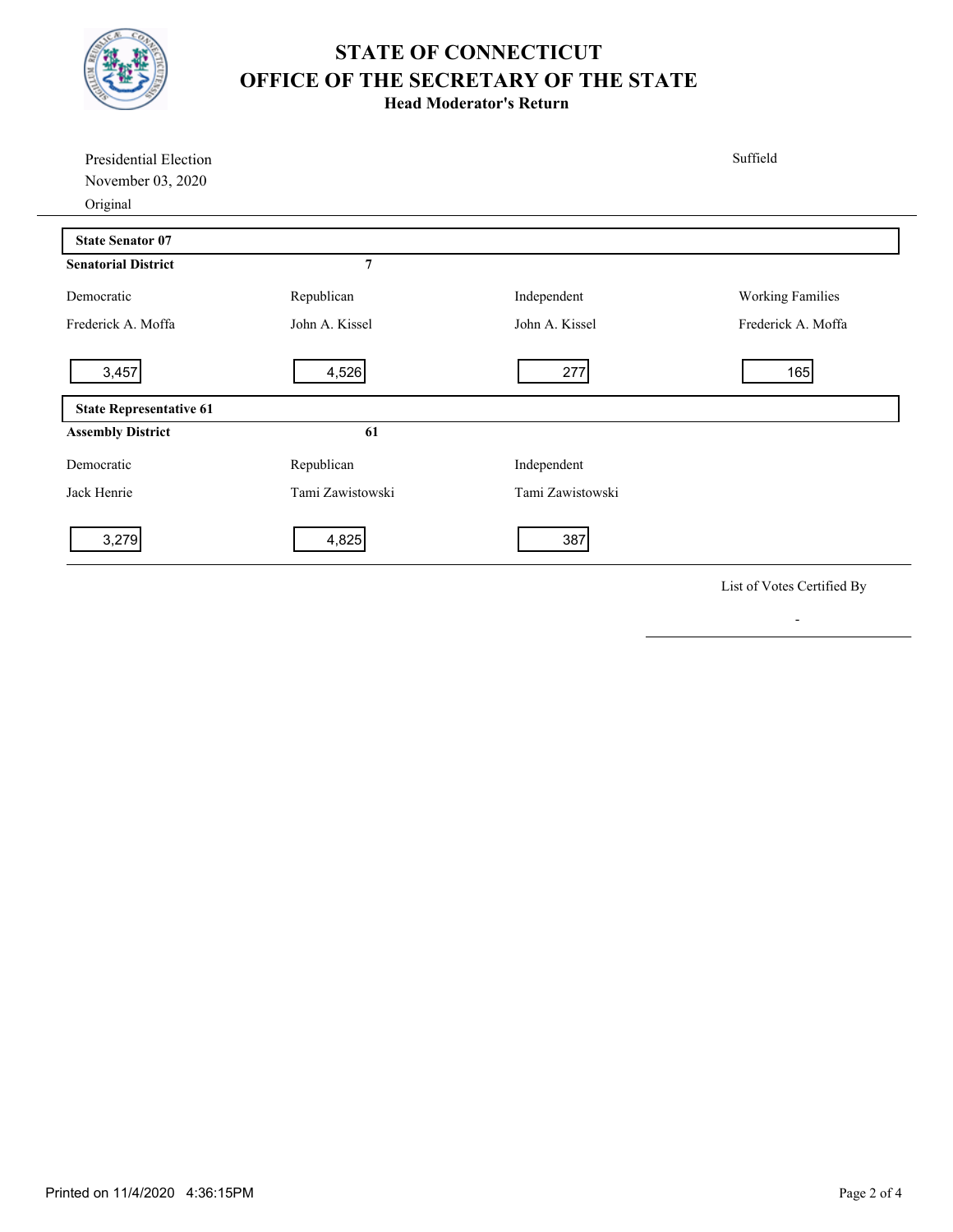

**Head Moderator's Return**

| Presidential Election                                                                              | Suffield   |  |  |  |  |
|----------------------------------------------------------------------------------------------------|------------|--|--|--|--|
| November 03, 2020                                                                                  |            |  |  |  |  |
| Original                                                                                           |            |  |  |  |  |
| <b>Report of Absentee Ballots</b>                                                                  |            |  |  |  |  |
| <b>Congressional District 2</b>                                                                    |            |  |  |  |  |
| <b>Number Received from Town Clerk</b>                                                             |            |  |  |  |  |
| <b>Number Issued</b>                                                                               |            |  |  |  |  |
| Presidential                                                                                       |            |  |  |  |  |
| <b>Election Day Registration</b><br><b>Military</b><br>Overseas<br><b>Absentee</b>                 |            |  |  |  |  |
| ٠<br>٠<br>٠<br>$\overline{3}$<br>3,061<br>$\overline{0}$<br>87<br>0                                | Ξ<br>3,151 |  |  |  |  |
| <b>Number Rejected</b><br>$(-)$                                                                    |            |  |  |  |  |
| Absentee<br><b>Military</b><br><b>Overseas</b><br><b>Election Day Registration</b><br>Presidential |            |  |  |  |  |
| ٠<br>٠<br>17<br>٠<br>$\overline{0}$<br>$\overline{0}$<br>٠<br>$\overline{0}$                       | 17<br>Ξ    |  |  |  |  |
| 0                                                                                                  |            |  |  |  |  |
| Number Counted                                                                                     | 3,134      |  |  |  |  |
| <b>Report of Provisional Ballots</b>                                                               |            |  |  |  |  |
|                                                                                                    |            |  |  |  |  |
| Total Provisional Ballots Issued Town wide<br>$\overline{0}$                                       |            |  |  |  |  |
| <b>Official Check List Report</b>                                                                  |            |  |  |  |  |
| <b>Names on Official Check List</b><br>9,966                                                       |            |  |  |  |  |
| (Names on the Official check list-Names on Active List and names Restored to the Active List       |            |  |  |  |  |
| $(+)$<br>on Election Day; also Overseas Ballot Applicants.)                                        |            |  |  |  |  |
| <b>Election Day Registration</b><br>87                                                             |            |  |  |  |  |
| (Total Election Day Registration (EDR) Issued)                                                     |            |  |  |  |  |
| <b>Grand Total Names on Active List</b>                                                            | 10,053     |  |  |  |  |
| <b>Names Checked as Having Voted</b>                                                               | 8,769      |  |  |  |  |
| (Total of names-by-name count of ALL names checked on the Official Check List as having            |            |  |  |  |  |
| voted at the polls, by Absentee ballot and by Overseas Ballot -- including names checked at        |            |  |  |  |  |
| the absente ballot central counting location, if any.)                                             |            |  |  |  |  |
| Total Votes for Governor/President                                                                 | 8,686      |  |  |  |  |
| All Candidates                                                                                     |            |  |  |  |  |
| (This number should be less than or Equal to names checkes as having voted)                        |            |  |  |  |  |